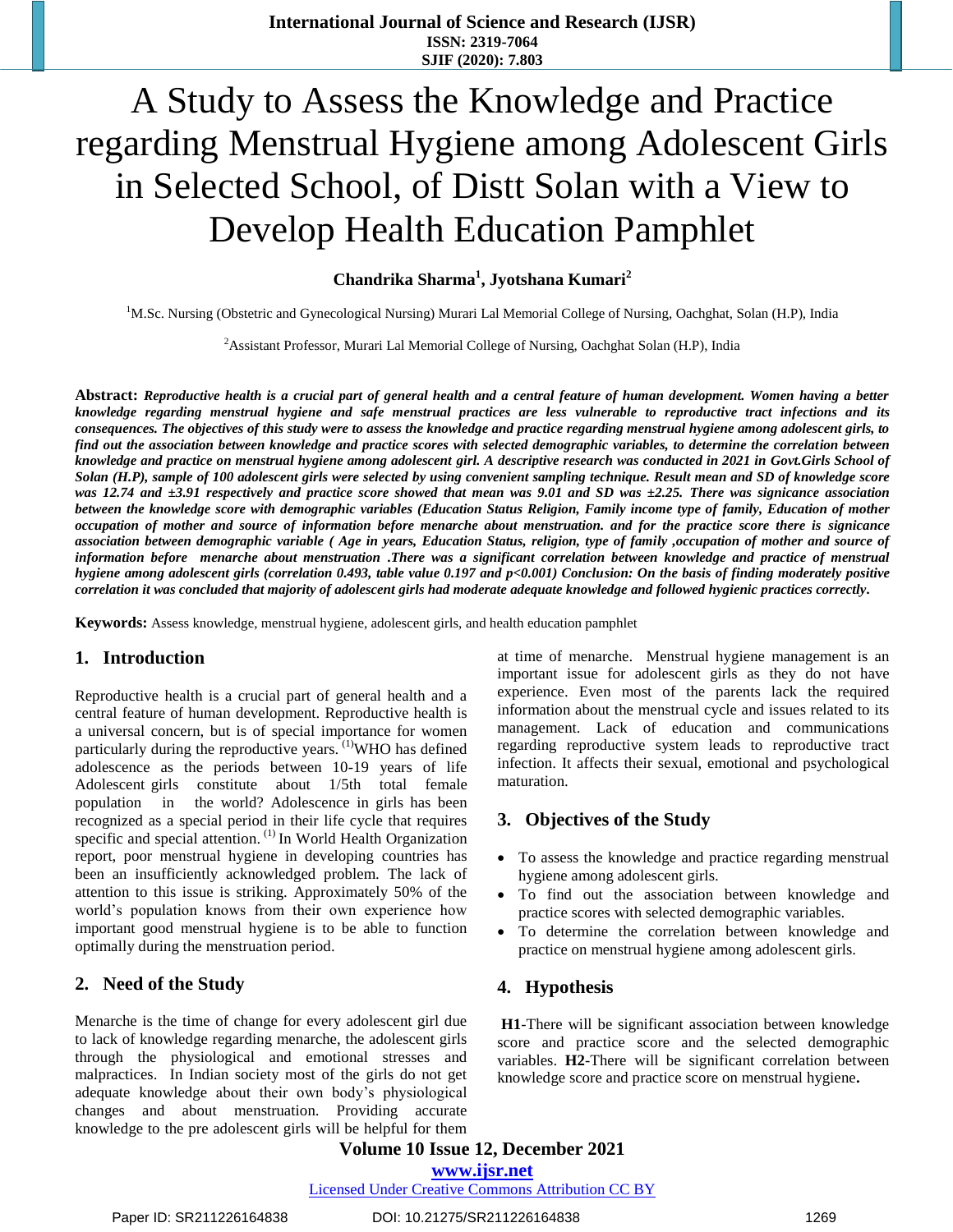# **5. Methodology**

Non Experimental descriptive study design with Quantitative research approach. Non probability convenient sampling technique used to select sample of 100 adolescent girls in Govt girl school Solan,(H.P) The data was collected by using demographic Performa , structured knowledge questionnaire and practice questionnaire .The selected socio demographic variables are age(in years), age of menarche, educational status, religion, area of residence, family monthly income, type of family, education of mother, occupation of the mother, age and source of information before menarche.

# **6. Results**

The collected data were analyzed by using descriptive statistics (frequency, percentage, mean, and standard deviation) and inferential statistics (chi square and Karl Pearson correlation).

**Section I:** Description of demographic variables of the adolescent girls

- The maximum number (70%) of the study subjects were in the age group of 13-15 years.
- 50% of the subject had their age of menarche in 12-13 years while 31% of subject had their age of menarche in 14-15 years
- 48% of the subject had their education status is 10th standard, 20% had 7th standard, while  $8<sup>th</sup>$  and  $9<sup>th</sup>$  standard had 16 %
- As far religion was concerned (86%) of the adolescent girls were from Hindu families.
- Majority of subject were residing in rural area that is  $(64%)$
- The family income of majority (34%) of the study subject were above 20,000/-
- Majority (53%) were from the nuclear family.
- 24%of the subject mothers had their qualification as Higher Secondary school, 32% had secondary, 15% had primary while only 10% were no formal education.
- Majority 70% were house maker
- Majority of subject (66%) had their source of information before menarche about menstruation and menstrual hygiene by family.





The knowledge score of the adolescent girls that is 39% girls having adequate knowledge ,49% having moderate adequate knowledge and only 12% having inadequate knowledge.

**Table 1:** Mean, SD, Mean and percentage of knowledge score of adolescent girls regarding menstrual hygiene

| of adolescent girls regarding memorian if givile |                                    |  |  |                    |  |  |
|--------------------------------------------------|------------------------------------|--|--|--------------------|--|--|
|                                                  | Descriptive Statistics   Mean   SD |  |  | Mean %             |  |  |
|                                                  | Knowledge Score                    |  |  | $12.74$ 3.91 63.7% |  |  |

**Section III: This section deals with the description regarding assessing the practice regarding menstrual hygiene among adolescent girls**



**Table 2:** Mean, SD and mean percentage of practice score of adolescent girls regarding menstrual hygiene

| Descriptive Statistics   Mean |      | I SD. | $Mean \%$ |
|-------------------------------|------|-------|-----------|
| Practice Score                | 9.01 | 2.25  | 75 1%     |

### **Section IV: This section deals with association between the knowledge and practice scores with the selected socio demographic variables**

H1 (a) There will be significant association between knowledge score with the selected socio demographic variables.

The chi square value shows that there is signicance association between the knowledge score with their selected socio demographic variables i.e.**, (Education Status, Religion, Family income, type of family, Education of mother, occupation of mother and source of information before menarche about menstruation)**.The calculated chi square value was more than table value at the 0.05 level of significance.

**Hence for the selected variables hypothesis is accepted.**

**H1 (b) There will be significant association between practice score with the selected demographic variables**

The chi square value shows that there is signicance association between the practice score with their selected socio demographic variables i.e. **( Age in years Education Status, religion , type of family ,occupation of mother and source** 

**Volume 10 Issue 12, December 2021 www.ijsr.net** Licensed Under Creative Commons Attribution CC BY